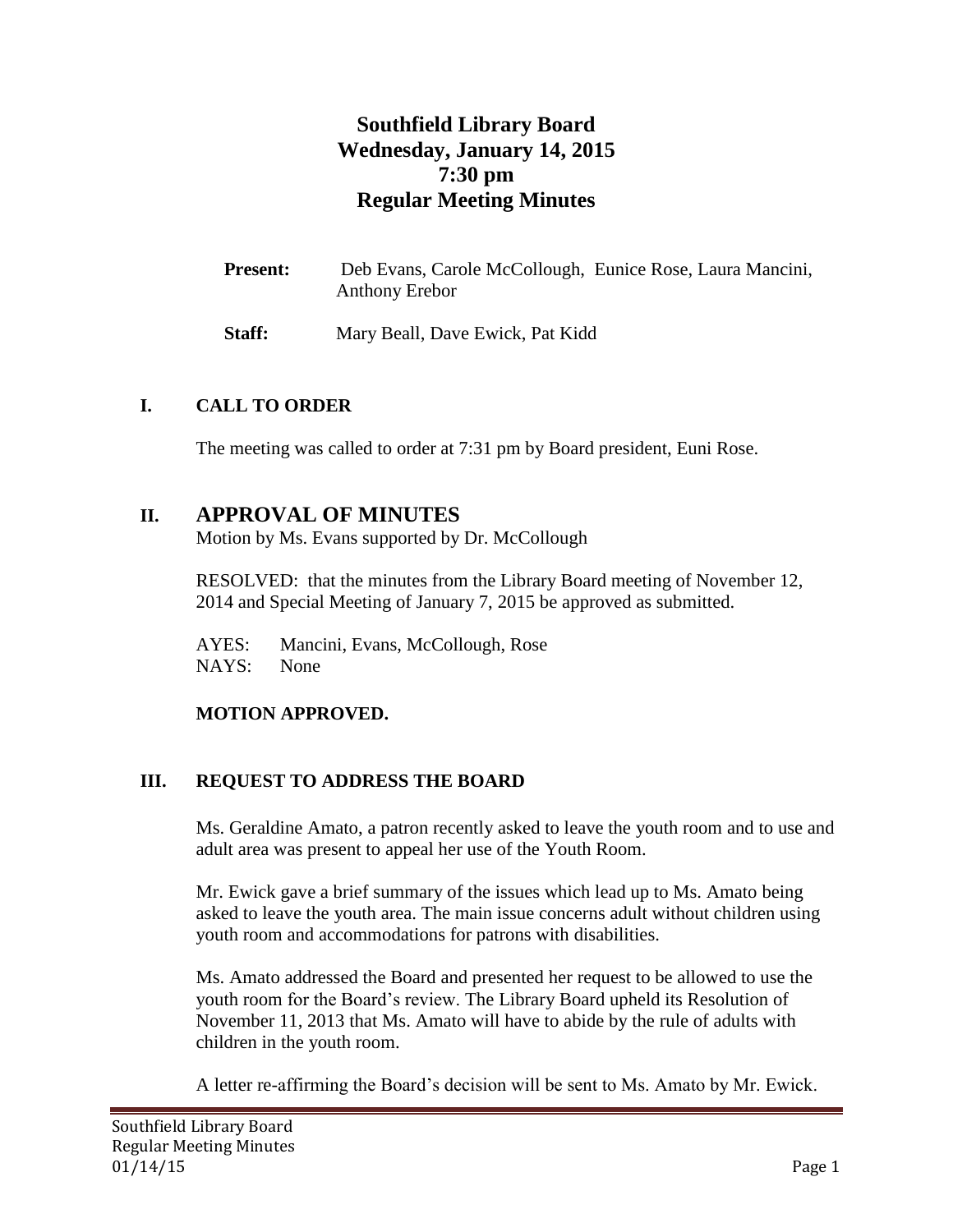### **IV. TREASURER'S REPORT**

A. The Revenue Report and Library External Accounts Balance Report was distributed to the Board and discussed. .

Information will be gathered regarding the use of Gift Funds and the restrictions if any to use. Report will be given at next meeting on Denso donation, Scharret gifts, \$1000 donation and LBA fund balance.

Motion by Dr. McCollough supported by Ms. Evans

- 14-03 RESOLVED: that the Treasurer's Report of November, 2014 and December 2014 be approved as submitted.
- AYES: Evans, McCollough, Rose, Mancini NAYS: None

#### **MOTION APPROVED.**

#### **V. REPORTS**

A. Jr. Library Board Report: No report was done.

Mr. Ewick will introduce new student representative Anthony Erebor to Teen Librarian Shari Fesko to get him acquainted with the JLB.

- B. Deputy Librarian's Report: Mary Beall
	- Building Update: The boilers have been installed and are working efficiently. Adjustments will be made to alleviate heat being experienced throughout the building. .
	- Staffing Update: Five candidates have applied for the Librarian 1 position and the position for Clerk 1 will close soon and the selection process will begin shortly after through Human Resources. The Library will hire from a wonderful pool of enthusiastic candidates.

Tagging project began this week with workers provided by the company retagging each item of the collection. The project is anticipated to take 3-4 weeks to complete. Furniture on floor 2 and 3 will be moved to accommodate express check out stations.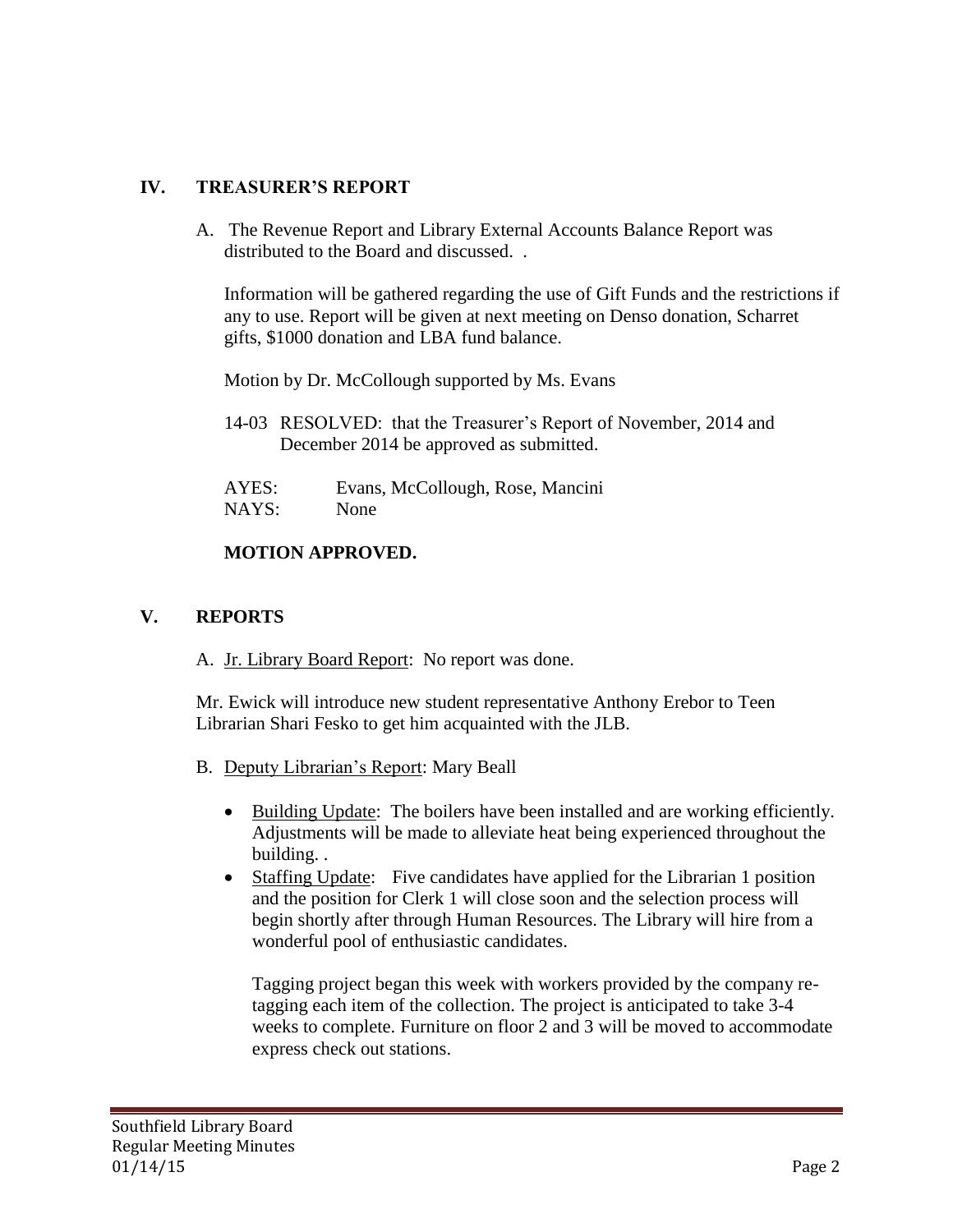### **VI. OLD BUSINESS**

A. Report on needs/priorities: Mr. Ewick discussed the needs and vacancies of each division. A list of specific duties, responsibilities and staffing concerns was presented to the Board for review. It was also determined that the library will need to beef up its collection following the exhaustive weeding project. A report will also be presented to the Board on the library's computer rotation.

Discussion regarding restructuring staffing needs was discussed. The Board discussed the possibility of having an Efficiency Expert help with designing and creating a staffing model.

Mr. Ewick and Mrs. Beall will create a list of management priorities, along with a list of what is being done now, cost and how it will be funded.

### **VII NEW BUSINESS**

No new business was presented.

### **VII ALL OTHER BUSINESS**

- A. Programming:
- B. Correspondence: Mr. Ewick shared with the Board several letters complimenting and thanking the library for service.
- C. Other: Board was given a handout of the proposed Friends Café space remodeling and the estimated cost. The Board also received a handout of the Friends Balance Sheet as of November 2014.

City of Southfield will begin its Sustainable Southfield Mind mixer program. The program will begin on January 22, 2015 and is a way for participants to help the City of Southfield in developing its long range plan. Mr. Ewick will contact the city regarding the library's input in helping with the long range plan development.

Substantial cuts will take place this year with tax form distribution. The library will only receive certain forms and no instruction booklets. Most forms will have to be printed from online or copies made of the reproducible forms.